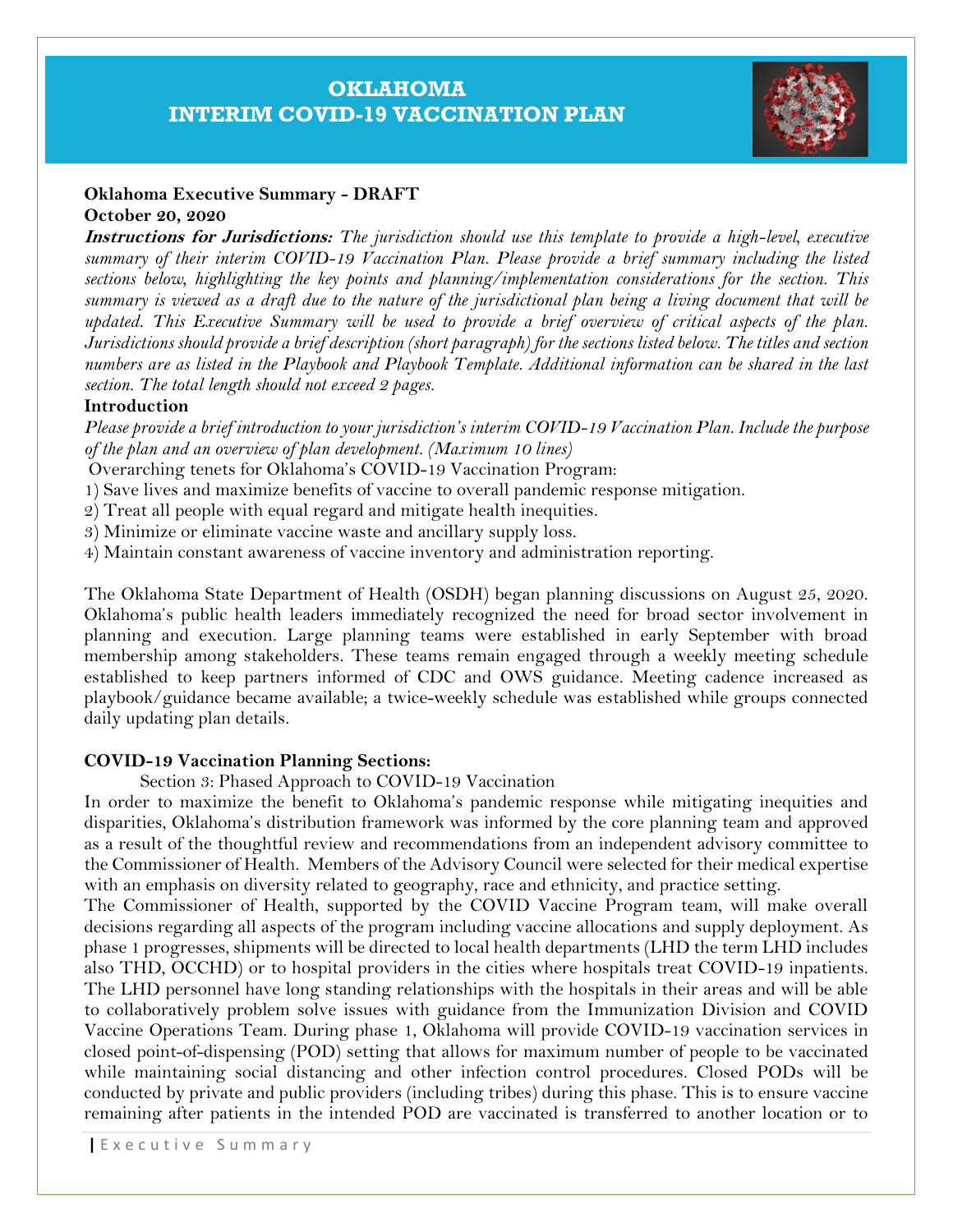## **OKLAHOMA INTERIM COVID-19 VACCINATION PLAN**



another critical population identified in phase 1 to eliminate the chance for waste of the vaccine. Mass immunization clinics will be utilized by the LHD and some tribes to enable quick administration and greater access for the public during phase 2 and 3. Further expansion of priority populations will happen.

Section 4: Critical Populations

The Oklahoma COVID Vaccine team acknowledges there are many unknowns regarding COVID vaccine including but not limited to the type, amount, indication, and logistical considerations of the vaccine. As such, the plan is being built on hypothetical scenarios and planning assumptions, based on information and guidance that is known today. This plan is intended to be flexible and fluid and allows for future changes as more information becomes known to the state. The state anticipates the possibility for significant revisions to the plan upon receiving confirmed, finalized information regarding the initial federal vaccine distribution to Oklahoma.

The OSDH anticipates that populations including people from racial and ethnic minority groups, tribal communities, people with underlying medical conditions and/or disabilities, and those who are underor uninsured will likely be present among all priority populations.

The OSDH assessed existing data sources for each of the critical populations identified. Both state and national datasets were sought. State level data sources were assessed for the granularity possible (e.g. county or zip code level data). At minimum, county level data were identified for all critical population groups. The approach used by the state to identify appropriate data included use of established, dependable, long-standing national or state sources of information.

Details on the populations associated with each plan phase may be found on the OSDH website.

Section 5: COVID-19 Vaccination Provider Recruitment and Enrollment

Immunization Service began recruiting pandemic providers through the Oklahoma Health Advisory Network (OK-HAN) in June 2020. Recruitment efforts are ongoing and guided by the latest CDC guidance regarding target populations to ensure partnerships are in place to distribute COVID-19 vaccine throughout the response.

Section 8: COVID-19 Vaccine Storage and Handling

Contingent upon vaccine limitations, vaccine storage and handling considerations include establishing appropriate locations to temporarily and securely store vaccines awaiting distribution and administration, and when appropriate, transportation of vaccine to administration sites. A quality control (QC) monitoring process will verify adherence to cold-chain requirements, and collecting, storing and redistributing vaccine doses from providers who are unable to deplete their supply within the projected temperature and timeframe window.

Section 10: COVID-19 Vaccination Second-Dose Reminders

Providers will be trained to remind patients about the required second dose of COVID-19 vaccinations during administration of the 1st dose and the time interval required between each dose. Clients will receive a shot record at the time of the 1st dose with the vaccine type and due date for the second dose. Section 12: COVID-19 Vaccination Program Communication

The OSDH is proposing a comprehensive communications strategy that will focus on addressing the first phase of vaccine distribution. It's important to note that, while this plan focuses on this short-term phase, some of the overall proposed strategies will prevail throughout the vaccine's expected distribution to the wider population in 2021. All communications aim to create awareness and build trust for the COVID-19 vaccine and its importance for combatting the COVID-19 pandemic, as well as its effectiveness in preventing the disease for those who decide to receive it

Section 14: COVID-19 Vaccine Safety Monitoring